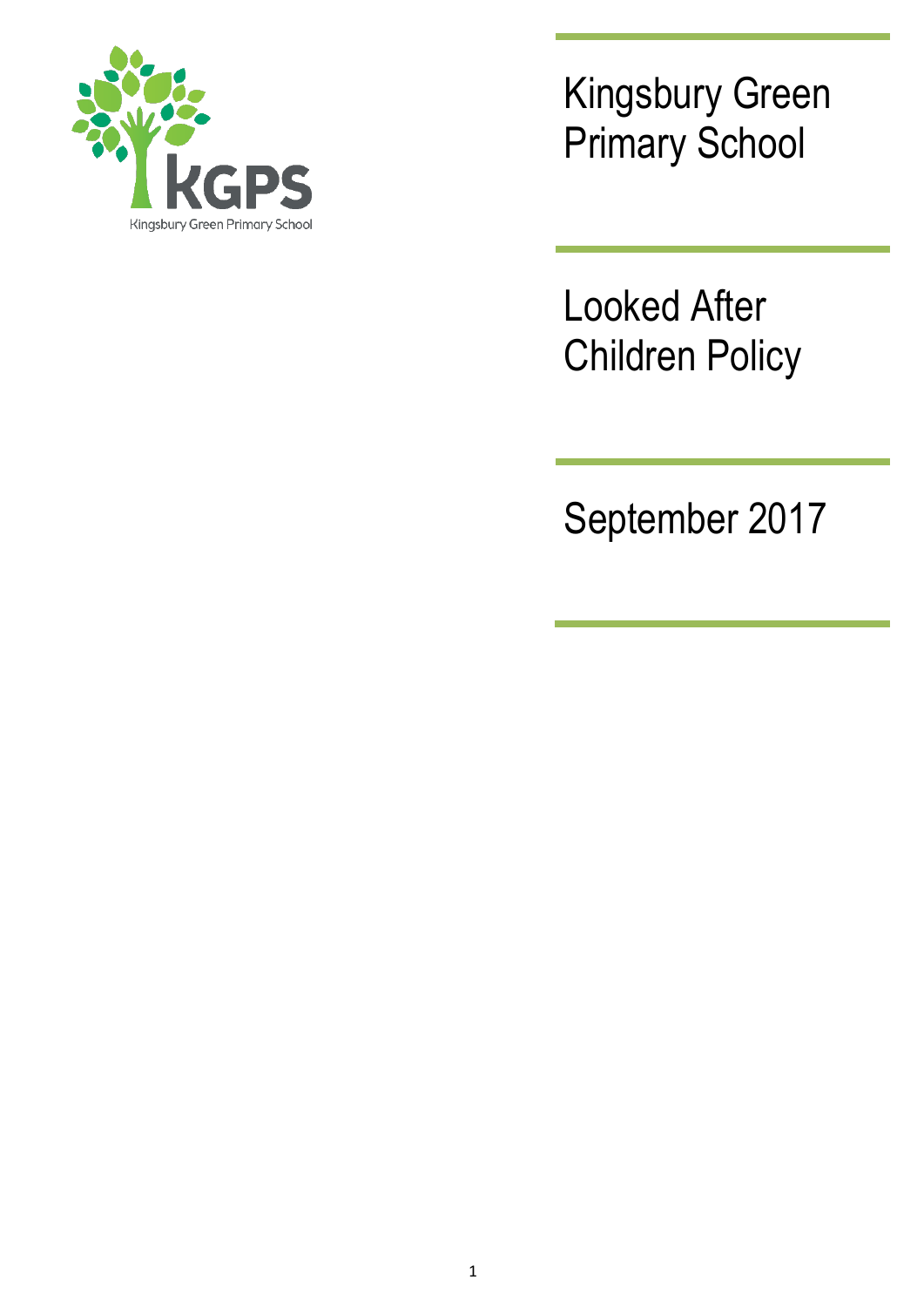## **INTRODUCTION**

The governing board of Kingsbury Green Primary School is committed to providing quality education for all its pupils, based on equality of opportunity, access and outcomes. This governing board recognises that, nationally, there is considerable educational underachievement of children in residential and foster care, when compared with their peers.

'Looked After' is a term that refers to children for whom the Local Authority is sharing parental responsibility. This can happen either with parental agreement or when a Court makes a Care Order. The child may be living with foster carers, in a residential unit, with family members or sometimes with their parents. These children are therefore subject to corporate parenting.

This policy includes requirements set out in "Statutory guidance on the duty on local authorities to promote the educational achievement of children" (under section 52 of the Children Act 2004) and associated guidance on the education of Looked After Children.

Children who are "looked after" may be "Accommodated", "In Care" or "remanded/ detained" as follows:

### *Accommodated (Section 20)*

This is a voluntary arrangement, because parents are ill, missing, unable to cope, or as part of a child protection plan negotiated with the family. The parents retain parental responsibility.

### *In Care*

A child is in care only if a court has granted a Care Order which it will issue if it believes a child to be suffering or likely to suffer significant harm. A care order generally gives parental responsibility to the local authority, or shares this with the parents.

### *Remanded/Detained*

A child can be remanded or detained as in the following:

- an emergency protection order
- removed by police using their powers of protection
- remanded by a court following criminal charges
- a court directing a social services department to accommodate a child (already on a supervision order for criminal behaviour) for up to six months.

### **Governor responsible:** Una McCall

### **Designated Lead for CLA:** Chris Bonner

Kingsbury Green Primary School recognises that all pupils are entitled to a balanced, broad-based curriculum and aims to promote the educational achievement and welfare of pupils in public care. The school and the governing board endorses Brent LA policy and welcomes CLA who may be looked after by our local authority or those who may be in the care of another authority but living in Brent.

Kingsbury Green Primary School's approach to encouraging and supporting the educational achievement of Looked After Children is based on the following principles:

- Ensuring an appropriately trained Designated Teacher is appointed, who will be responsible for all Looked After children.
- All Looked After Children will have a Personal Education Plan (PEP) drawn up between the school, the child, and the child's social worker, which will identify the child's individual needs and the support they require
- Having high expectations for the child and ensuring equal access to a balanced and broadly based education.
- Recording, monitoring, and improving the academic achievement of the child in addition to their health and wellbeing.
- Achieving stability and continuity
- Prioritising reduction in exclusions and promoting attendance.
- Promoting inclusion through challenging and changing attitudes.
- Promoting good communication between all those involved in the child's life and listening to the child.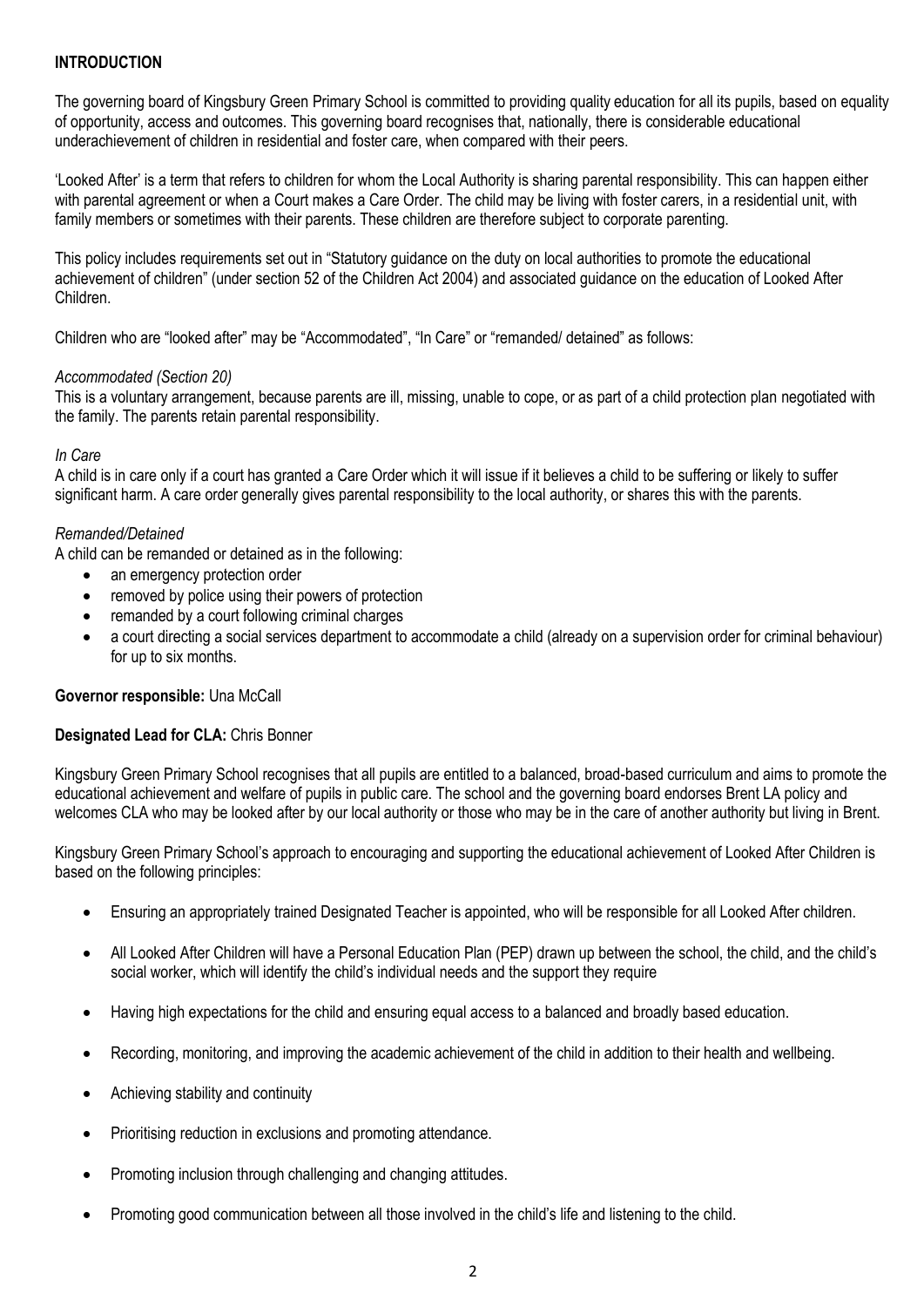- Maintaining and respecting the child's confidentiality wherever possible.
- Ensuring staff awareness of, and sensitivity to, the difficulties and educational disadvantages of Looked After Children.
- Ensuring all staff have a clear understanding of confidentiality and issues that affect looked after children.
- Ensuring there are effective strategies to support the education of this vulnerable group

### **KGPS is aware that Looked After Children may (or may not) have some or all the following issues:**

- low self esteem
- poor education standards due to time out of school
- delayed social/emotional/ cognitive development
- be bullied or bully others
- be prone to mental health issues
- be isolated with few friends
- have behaviour issues
- poor attachments to others
- have a need to be very private
- exhibit hyper-aware behaviour

This makes them an extremely vulnerable group in terms of education and future life-chances. The governing board of Kingsbury Green Primary School, is committed to ensuring that the school's work ensures these children are supported as fully as possible.

# **ROLES AND RESPONSIBILITIES OF THE GOVERNING BOARD**

The governing board of this school will:

- ensure governors are fully aware of the legal requirements and Guidance for Looked After Children
- be aware of whether the school has Looked After Children and how many (no names)
- ensure that there is a named Designated Teacher for Looked After Children
- liaise with the Head Teacher to ensure that the Designated Teacher is enabled to carry out her/his responsibilities in relation to Looked After Children
- support the Head Teacher, Designated Teacher and other staff in ensuring the needs of Looked After Children are met
- nominate a governor who links with the Designated Teacher, receives regular progress reports and provides feedback to the governing body (These reports should not include any names of individual children for child protection and confidentiality reasons)
- review the effective implementation of this policy, preferably annually and at least every three years

# **ROLE AND RESPONSIBILITIES OF THE DESIGNATED TEACHER**

The Designated Teacher should:

- be an advocate for Looked After Children;
- when new to the school, ensure a smooth and welcome induction for the child and carer, and note any specific lrequirements, including care status;
- ensure that a Personal Education Plan(PEP) is completed, as soon as possible. This should be prepared with the child and the carer, in liaison with the social worker and other relevant support workers/agencies, and be linked to the Care Plan meetings, within 28 days, 3 months and 6 months and, at least, every 6 months;
- keep PEPs and other records up to date, particularly in time to inform review meetings;
- ensure that each child in public care (if they wish) has an identified member of staff that they can talk to (this should be based on the child's request, and may not necessarily be the Designated Teacher);
- co-ordinate support for the child in the school and liaise with other professionals and carers as necessary;
- ensure staff receive relevant information and training and act as an advisor to staff and governors;
- ensure confidentiality for individual children and only share personal information on a need to know basis;
- provide written information to assist planning/review meetings and ensure attendance as far as possible;
- ensure that the child and carer(s) receive early notification of meetings, parents evenings and other events and that communication remains regular and positive.
- encourage Looked After Children to participate in extra-curricular activities and out of hours learning, where feasible;
- ensure speedy transfer of information between individuals and other relevant agencies and to a new school if and when the child transfers;
- seek urgent meetings with relevant parties where the child is experiencing difficulties and/or is in danger of being excluded.
- ensure that any returns on looked after children are completed as requested by the LA

# **ROLES AND RESPONSIBILITIES OF ALL STAFF**